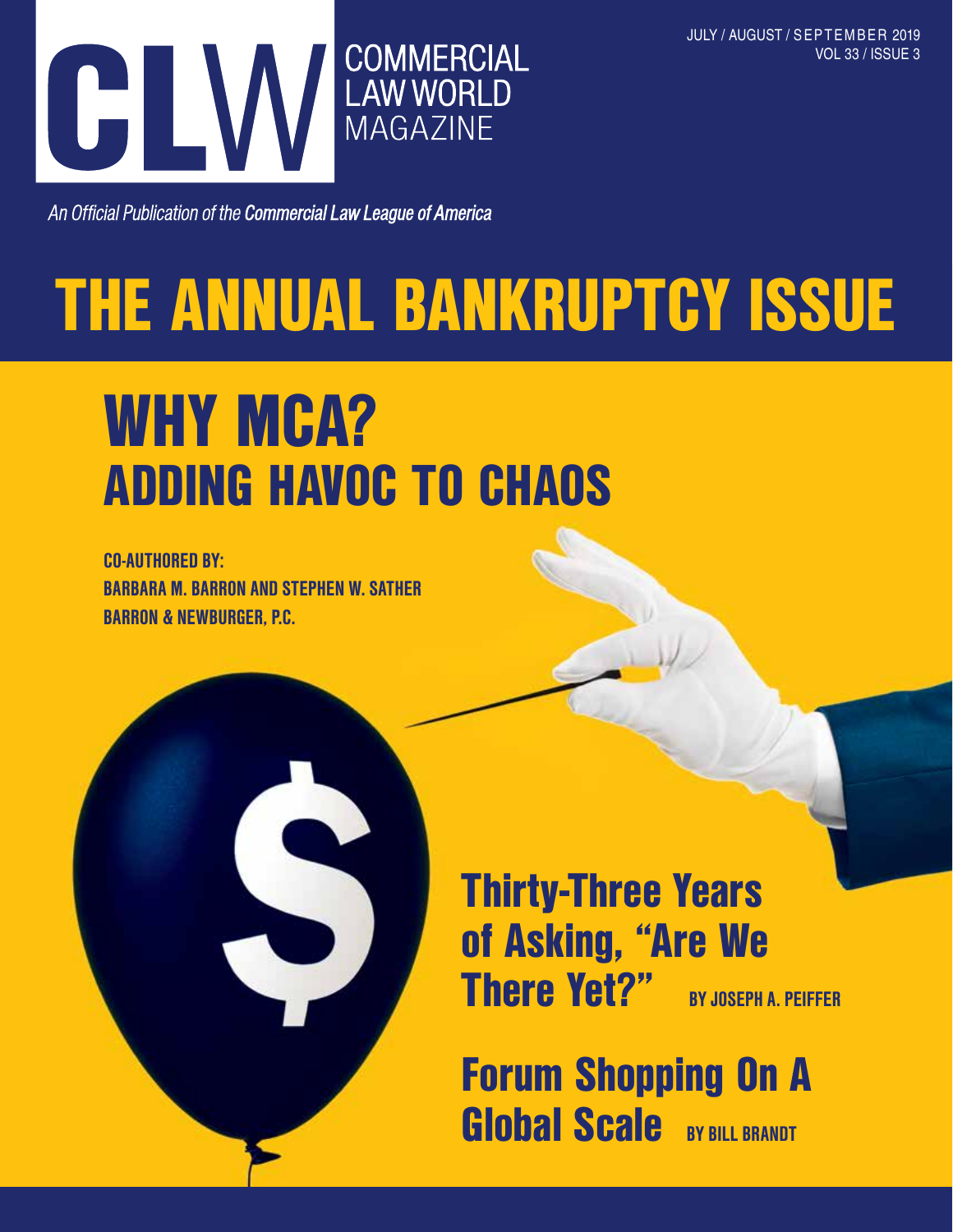## **CLLA Luncheon at the NCBJ**

#### **Thursday, October 31st**

1:00 - 3:00 pm Marriott Marquis, Washington, DC

#### **LAWRENCE P. KING AWARD AND EDUCATION PROGRAM FEATURED KEYNOTE SPEAKER:**



#### **How Ronald Reagan Turned Around a Failing Economy and Ended the Cold War**

Mark Weinberg will draw on his more than 10 years with Ronald Reagan (1980 presidential campaign, White House, and post-presidency) to identify "The Five Ps" which made President Reagan successful, and which can be used even today.